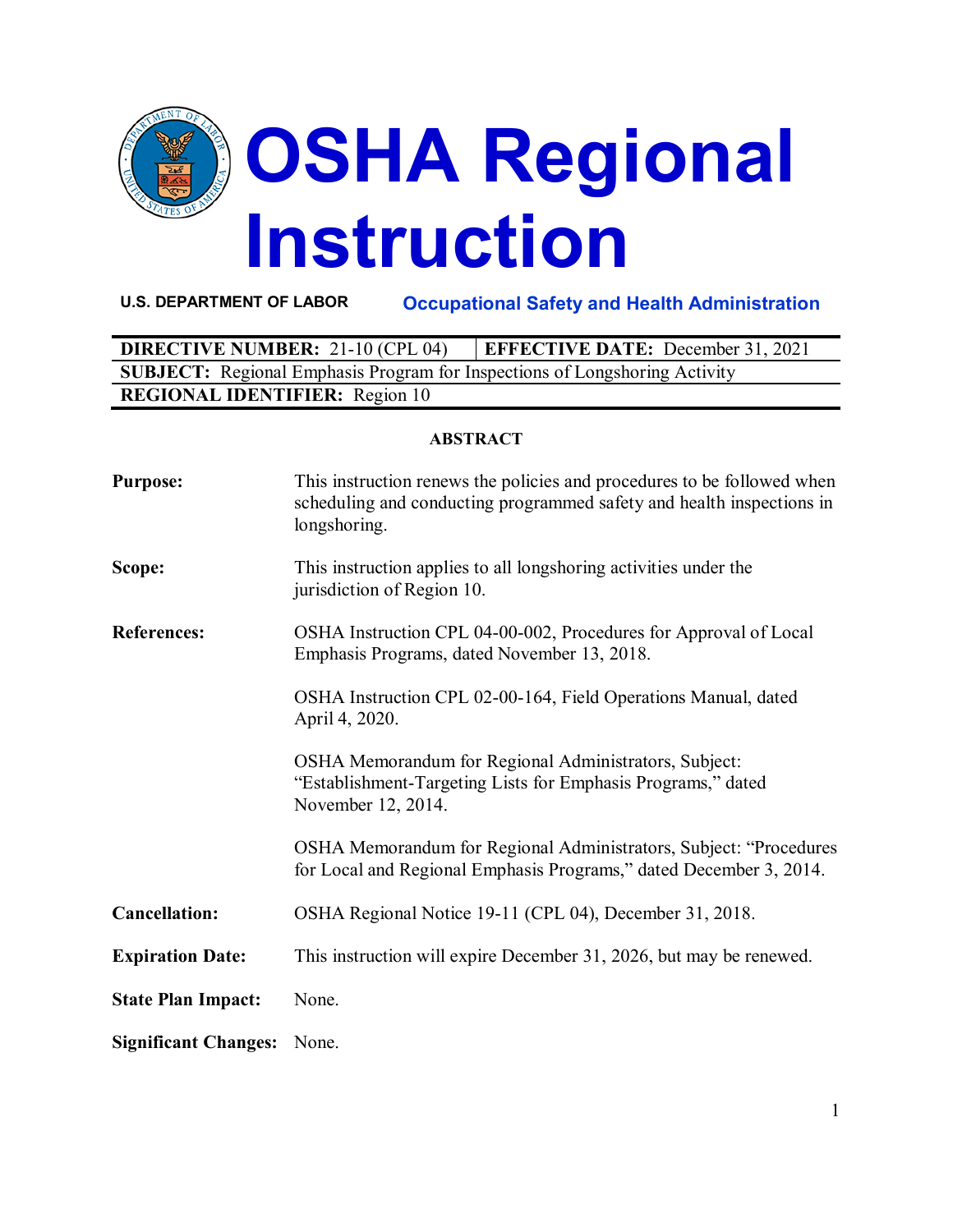| <b>Action Offices:</b>     | Anchorage Area Office, Washington Area Office, Boise Area Office and<br>Portland Area Office and the Office of Enforcement Programs |
|----------------------------|-------------------------------------------------------------------------------------------------------------------------------------|
| <b>Originating Office:</b> | Office of Enforcement Programs                                                                                                      |
| <b>Contact:</b>            | <b>Assistant Regional Administrator</b><br>Office of Enforcement Programs                                                           |

By and Under the Authority of:

Patrick J. Kapust Acting Regional Administrator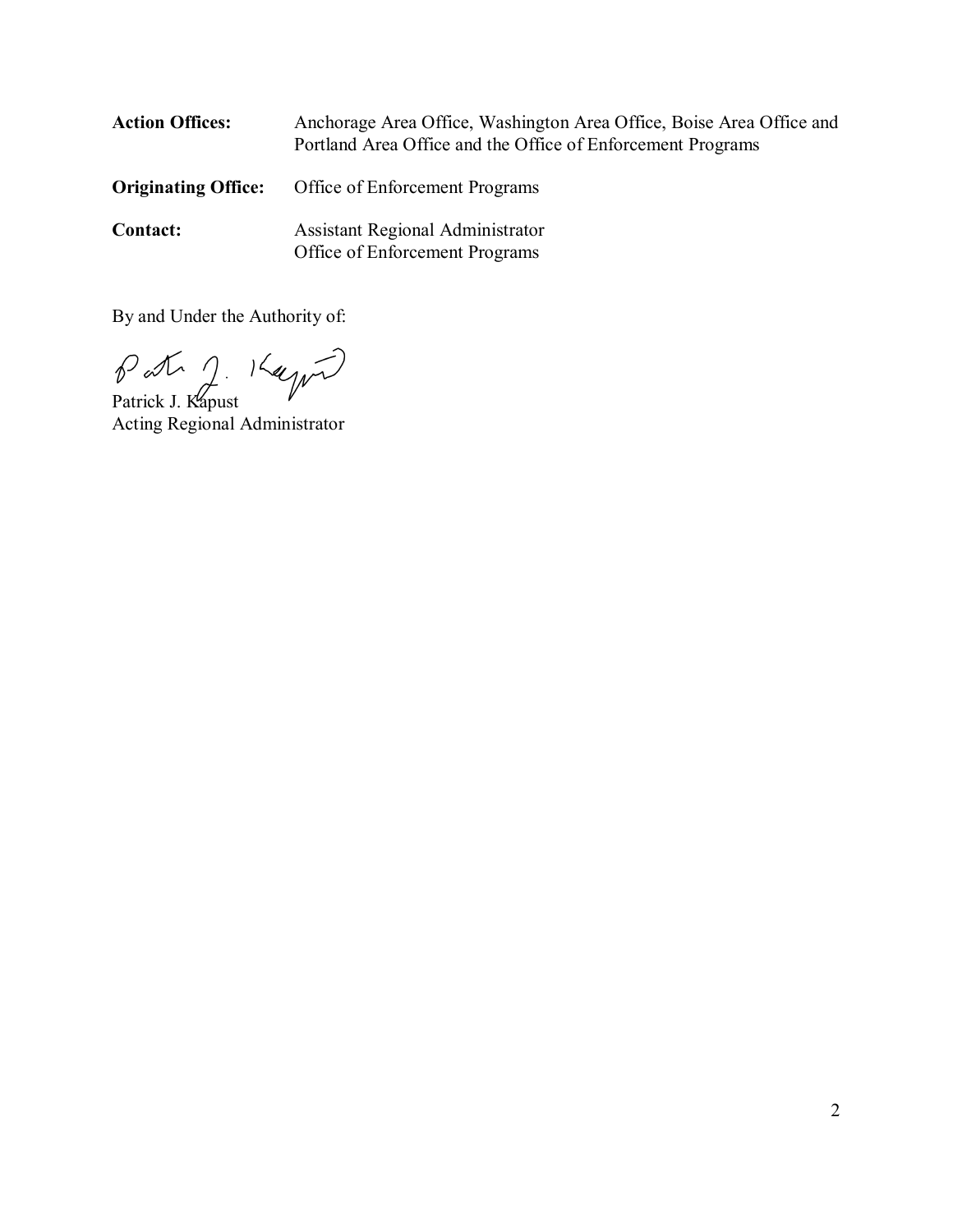### **EXECUTIVE SUMMARY**

In the past, Region 10 has scheduled longshoring inspections through the scheduling systems in place in CPL 02-00-025, Scheduling System for Programmed Inspections, January 4, 1995. This instruction renews a framework for a Regional emphasis program to reduce and/or eliminate hazards associated with longshoring operations in Region 10.

### **Table of Contents**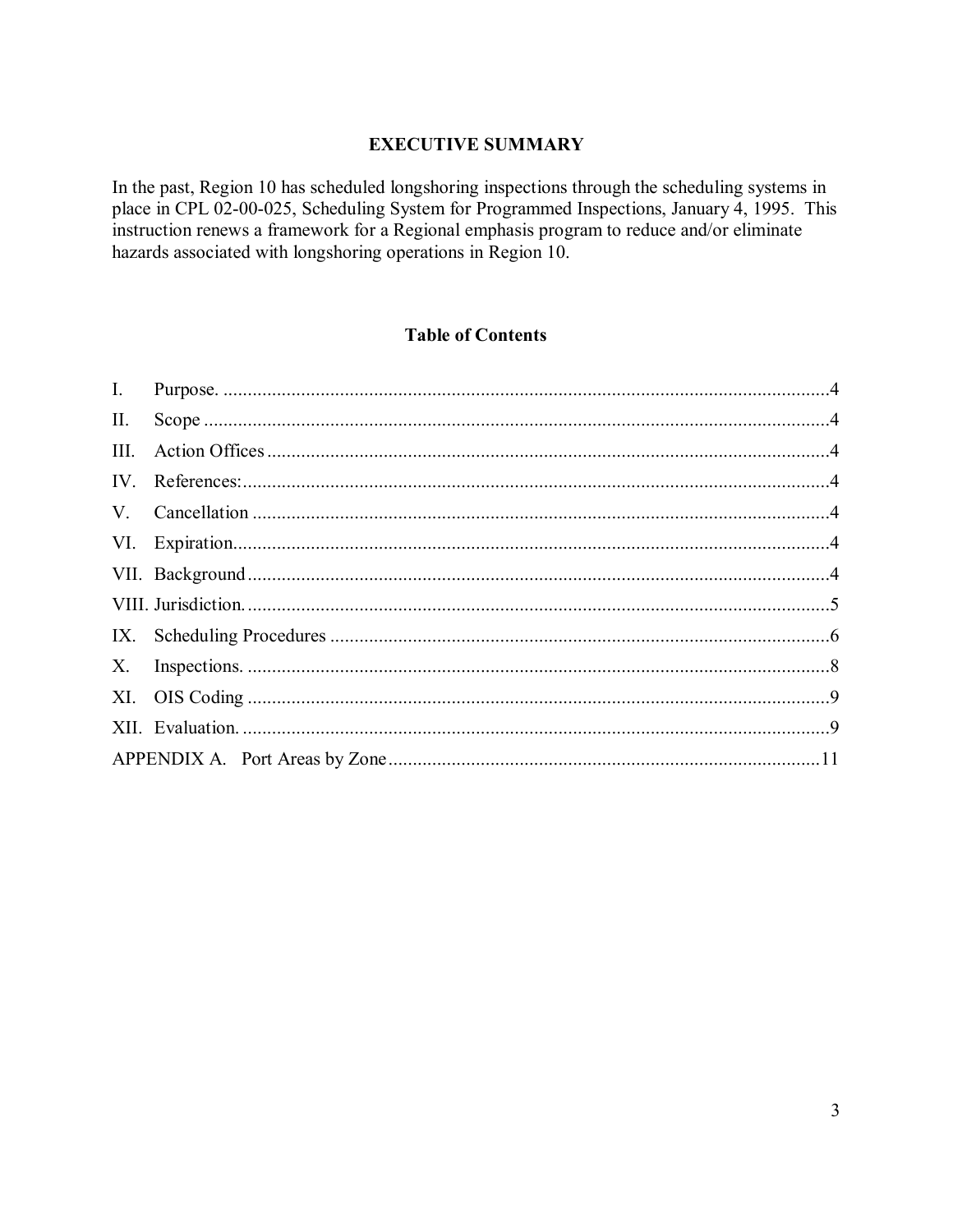### <span id="page-3-0"></span>**I. Purpose.**

This instruction renews the policies and procedures to be followed when scheduling and conducting programmed safety and health inspections in longshoring.

### <span id="page-3-1"></span>**II. Scope.**

This instruction applies to all federal OSHA enforcement offices located in Region 10 for inspections of longshoring sites.

### <span id="page-3-2"></span>**III. Action Offices.**

Anchorage Area Office, Washington Area Office, Boise Area Office, Portland Area Office and the Office of Enforcement Programs.

### <span id="page-3-3"></span>**IV. References:**

OSHA Instruction CPL 04-00-002, Procedures for Approval of Local Emphasis Programs, dated November 13, 2018.

OSHA Instruction CPL 02-00-164, Field Operations Manual, dated April 4, 2020.

OSHA Memorandum for Regional Administrators, Subject: "Establishment-Targeting Lists for Emphasis Programs," dated November 12, 2014.

OSHA Memorandum for Regional Administrators, Subject: "Procedures for Local and Regional Emphasis Programs," dated December 3, 2014.

### <span id="page-3-4"></span>**V. Cancellation.**

OSHA Regional Notice 19-11 (CPL 04), December 31, 2018.

### <span id="page-3-5"></span>**VI. Expiration.**

This instruction will expire December 31, 2026, but may be renewed.

### <span id="page-3-6"></span>**VII. Background.**

This LEP supports the Occupational Safety and Health Administration (OSHA) Fiscal Year 2022 Agency Management Plan, Agency Theme 1, Assure Safe and Healthful Workplaces, to secure safe and health workplaces, including the agency's theme to protect the most vulnerable workers in high hazard industries, by targeting industries with higher than average illness and injury rates, particularly in high-risk industries.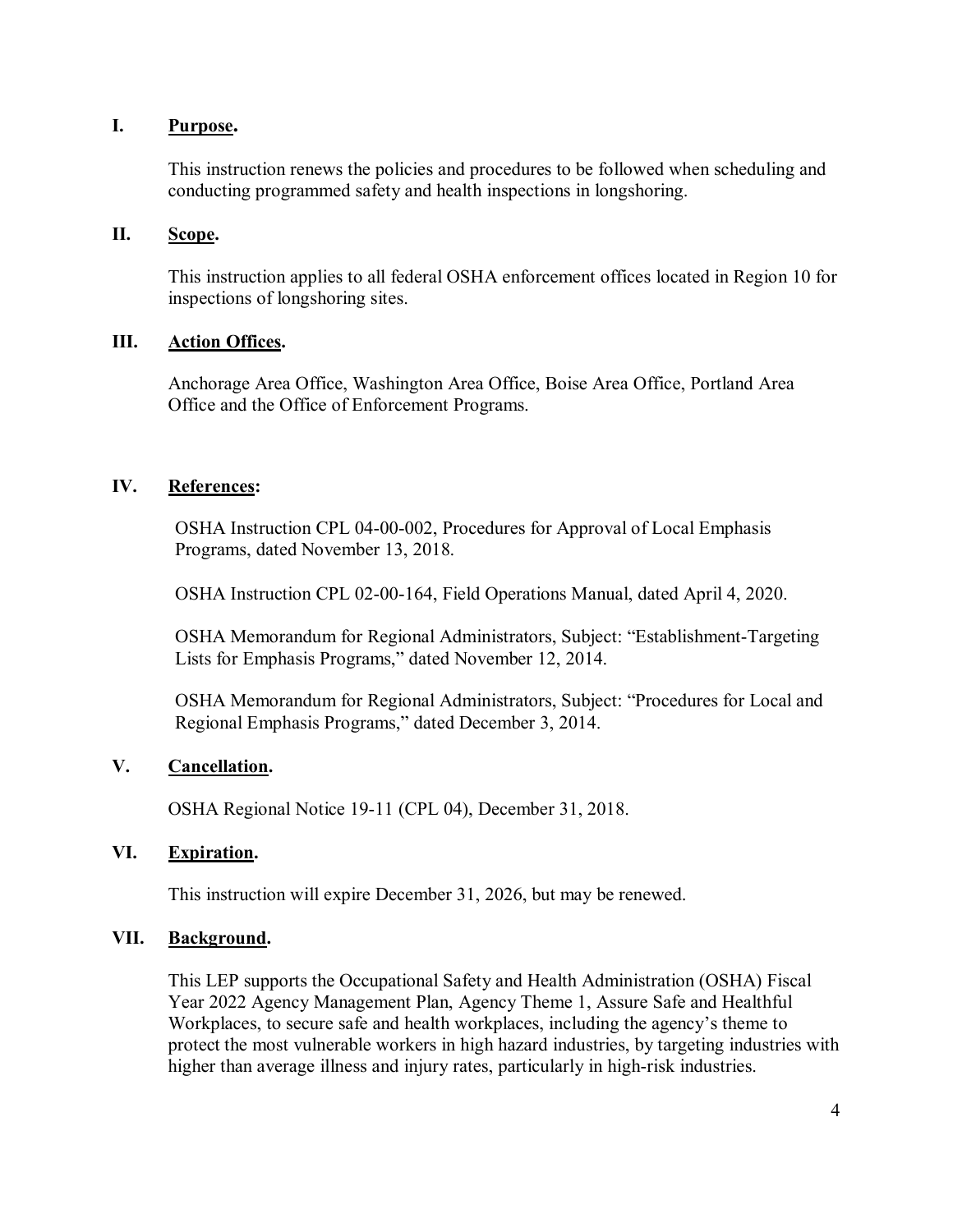Longshoring is a highly specialized and hazardous activity, covered by standards in 29 CFR 1917 and 1918. The North American Industry Classification Systems (NAICS) industry code for longshoring is 488320, Marine Cargo Handing, and encompasses establishments primarily engaged in providing stevedoring and other marine cargo handling services except warehousing. In addition, NAICS 488310, Port and Harbor Operations, is also affiliated with marine cargo handling and longshoring operations. Idaho does not report State Occupational Injuries and Illnesses data to the Bureau of Labor and Statistics. Washington, Oregon and Alaska report injury rates for NAICS 48-49, Transporting and warehousing and does not report specific data for NAICS 483320 or 488310. The table below shows the 2019 TRC and DART rates in Alaska, Oregon, and Washington. The 2019 federal TRC in NAICS 48-49 was 4.4 and the DART was 3.2.

| <b>NAICS</b>        | AK         |             | OR         | OR          | WA TRC | WА          |
|---------------------|------------|-------------|------------|-------------|--------|-------------|
|                     | <b>TRC</b> | <b>DART</b> | <b>TRC</b> | <b>DART</b> |        | <b>DART</b> |
| 48-49, Transporting | 4.8        | ט           | 5.9        | 4.6         | ر. ر   | 4.2         |
| and warehousing     |            |             |            |             |        |             |

### <span id="page-4-0"></span>**VIII. Jurisdiction.**

Federal OSHA in Region 10 has jurisdiction in the following areas:

### A. Alaska

All longshoring and marine terminal operations on and off the water, except loading/unloading coal or other minerals into/out of barges or vessels at mine piers and docks, except for longshoring and marine terminal operations at the Red Dog Mine where federal OSHA does have jurisdiction.

## B. Idaho

All longshoring and marine terminal operations on and off the water, except loading/unloading coal or other minerals into/out of barges or vessels at mine piers and docks.

### C. Oregon

All longshoring and marine terminal operations on and off the water, except loading/unloading coal or other minerals into/out of barges or vessels at mine piers and docks.

### D. Washington

Employers with operations aboard vessels afloat and access to the vessel, such as container ships, cargo barges, and boom boats except loading/unloading coal or other minerals into/out of barges or vessels at mine piers and docks. In the event of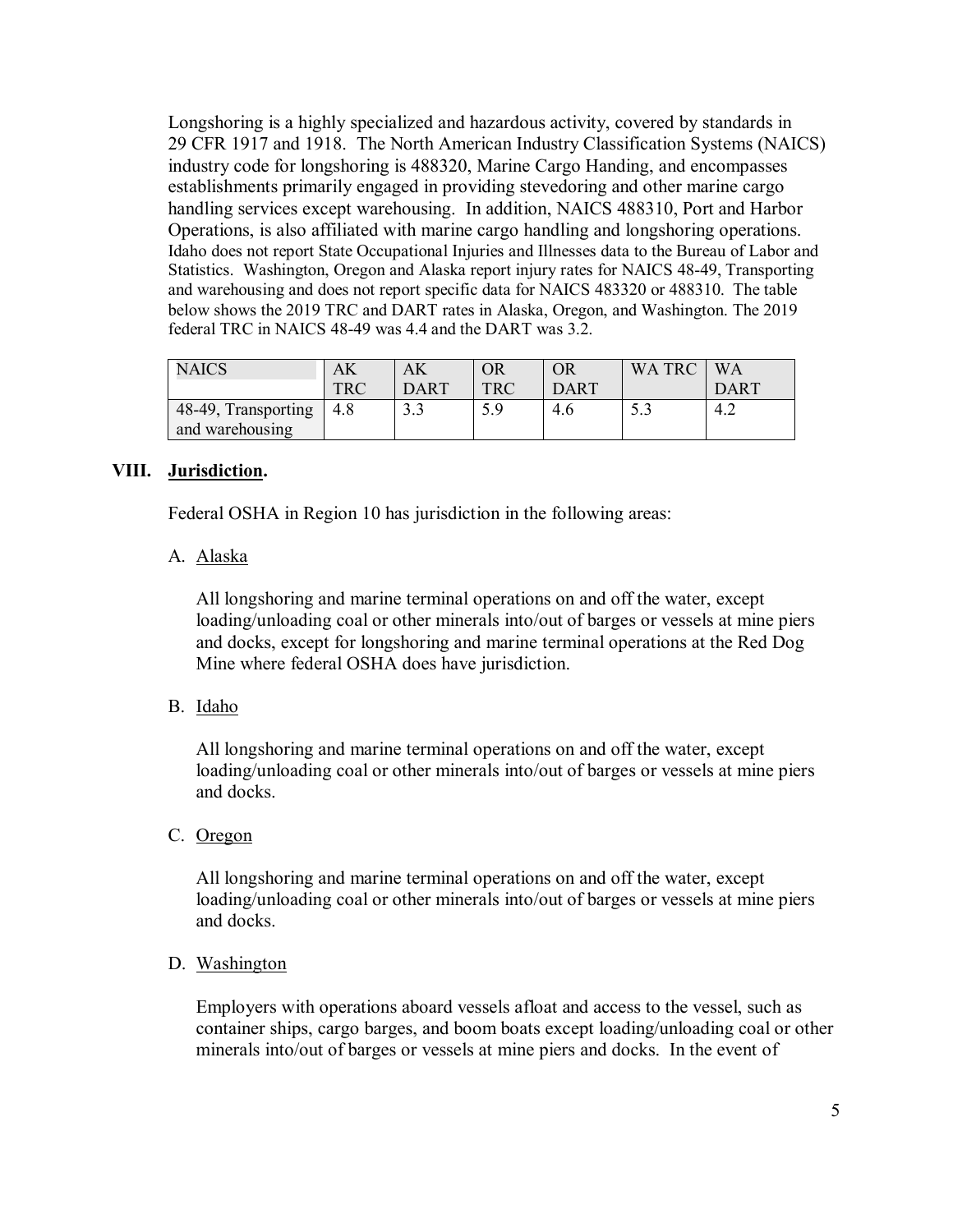accidents involving crane or mooring operations that cross jurisdictional lines, joint investigations by OSHA and DOSH may be appropriate.

### <span id="page-5-0"></span>**IX. Scheduling Procedures.**

The following procedures shall be followed when scheduling inspections under this program:

A. Scheduling

Region 10 will schedule longshoring inspections by random selection of port areas, using the following system.

- 1. Port areas in Region 10 will be divided into zones within each area office's jurisdiction for longshoring scheduling purposes. The following zones will be established in each state:
	- a. Alaska: The Anchorage Area Office will establish eight zones:

Zone 1 will consist of ports in southeast Alaska.

Zone 2 will consist of ports in southcentral Alaska.

Zone 3 will consist of ports in Prince William Sound.

Zone 4 will consist of the port of Kodiak, Alaska.

Zone 5 will consist of ports on the Aleutian Chain.

Zone 6 will consist of ports in western Alaska.

Zone 7 will consist of ports in northern Alaska.

Zone 8 will consist of ports on the interior river systems of Alaska.

- b. Idaho: The Port of Lewiston will be scheduled and inspected by the Portland Area Office.
- c. Oregon: The Portland Area Office will establish four zones:

Zone 1 will consist of ports in Portland, Oregon and Vancouver, Washington.

Zone 2 will consist of ports on the southwest coast of Oregon.

Zone 3 will consist of ports in eastern Oregon and Lewiston, Idaho.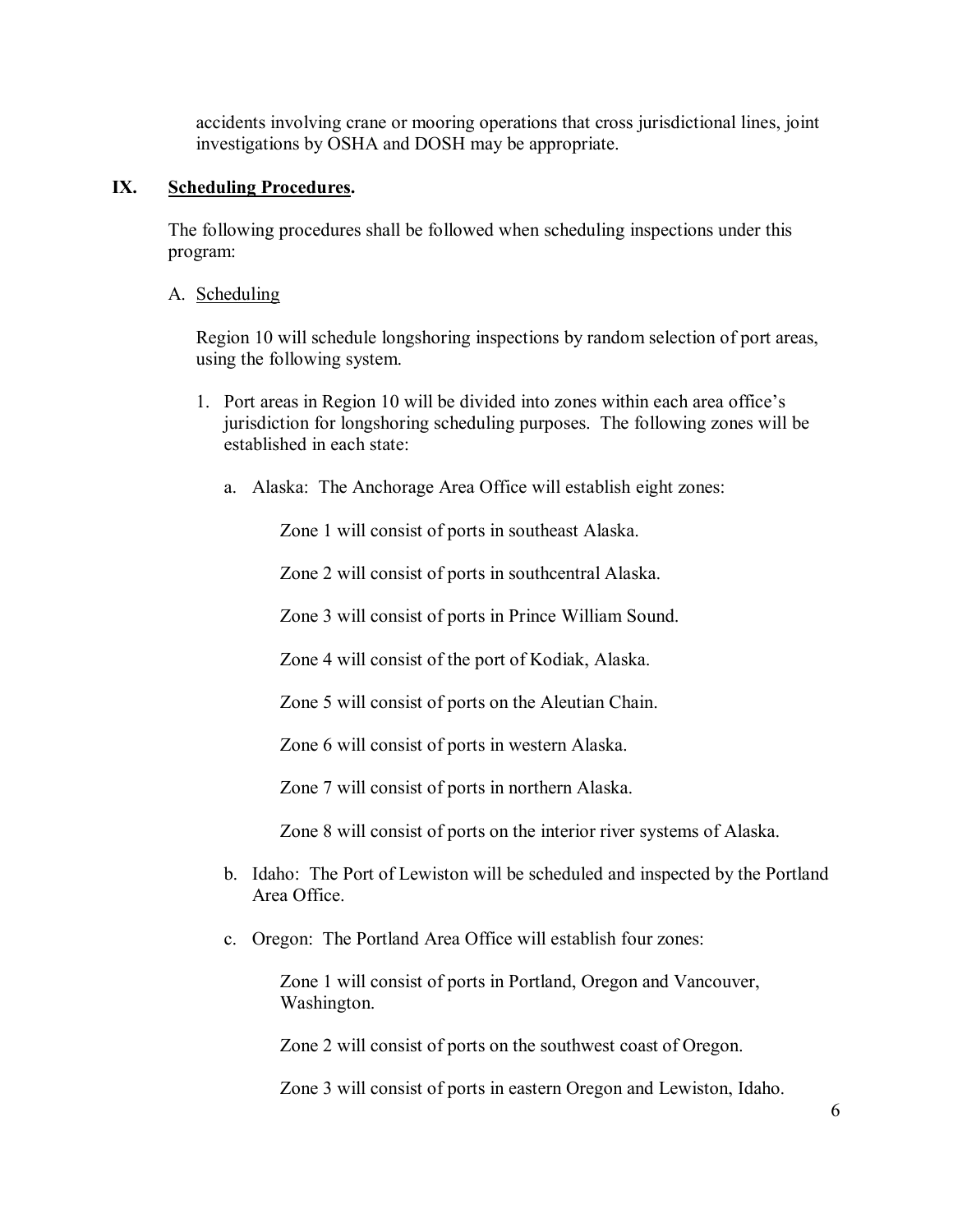Zone 4 will consist of ports on the northwest coast of Oregon.

d. Washington: The Washington Area Office will establish six zones.

Zone 1 will consist of ports north of Seattle.

Zone 2 will consist of ports surrounding Seattle.

Zone 3 will consist of ports in Kitsap and Clallam counties.

Zone 4 will consist of ports south of Tacoma.

Zone 5 will consist of ports in eastern Washington.

Zone 6 will consist of ports on the Washington coast.

- 2. A prioritized list of port areas in each zone will be selected on a random basis, at the beginning of each fiscal year, using the following method:
	- a. At the beginning of the fiscal year, each area office will develop one list for each zone, by ordering the port areas alphabetically within each zone. A list of port areas in each zone is found in the [Appendix](#page-9-0) of this instruction.
	- b. Each year, each zone within the jurisdiction of the area office will be randomly ordered using a random order number table such as: [http://stattrek.com/statistics/random-number-generator.aspx.](http://stattrek.com/statistics/random-number-generator.aspx) The port areas in each zone will be inspected in the order in which they are selected; however, an area office will not have to complete the inspections in one zone before moving on to another zone. Inspections can be planned as resources and geography permit. To the extent possible, all employers actively working in the port area at the time of the scheduled inspection shall be included in the programmed inspection of the port area.
	- c. If an area office is unable to complete all the port areas in a given year, the uninspected areas will not be given weight for earlier inspection in the next year, nor will any port area or employer be carried over to the next year if inspection lists were not completed. All port areas will be included in the random selection for each year.
	- d. If a port area is identified which has not previously been scheduled by this REP, the Area Director will be notified and the port area will be added to the bottom of the list for the next inspection cycle. If the CSHO observes any imminent danger or serious hazards within this port area, the CSHO may make self-referrals and conduct inspections as appropriate.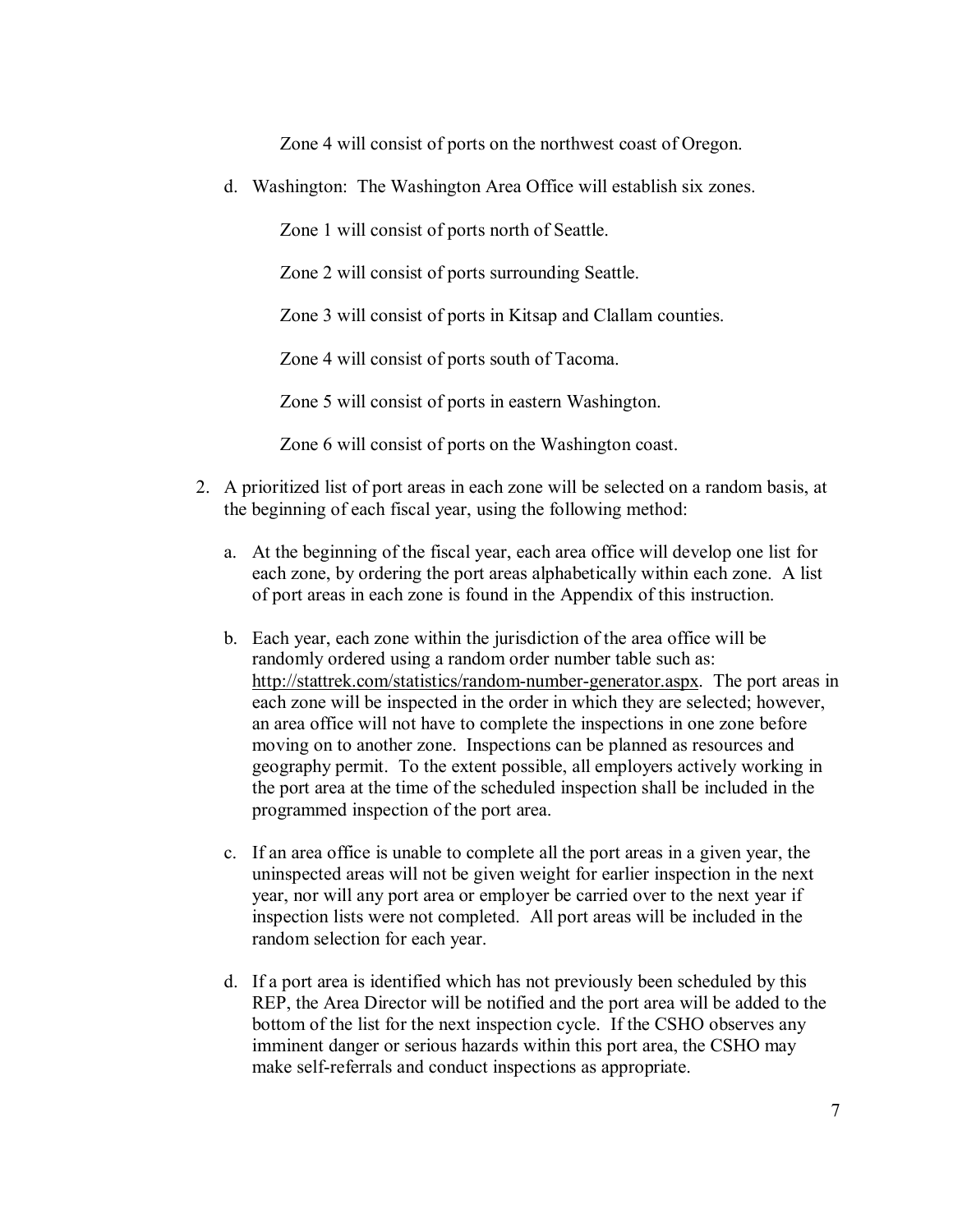- 3. Based on the random list of port areas, inspections of employers within each port area will be scheduled as follows:
	- a. The order of inspection of employers within a port area is at the discretion of the compliance officer.
	- b. Where federal OSHA has jurisdiction over marine terminals, every terminal within a port area will be inspected.
	- c. Employers will be scheduled for a programmed inspection no more than once a year, within the same port area. If a programmed inspection of an employer which was initiated in a previous year has not been completed (citations are pending), that employer will not be scheduled for inspection in the next year.
	- d. If a compliance officer observes imminent danger or serious hazards at an employer's site that is not scheduled for inspection, the CSHO may make a self-referral and conduct an inspection. This is not a programmed inspection, and as such is not covered by the proscription on inspections in consecutive years in paragraph IX.A.2.c.

### B. Outreach Program

This REP has been in place for several years and outreach is a continual effort through meetings with local industry organizations. The Area Offices will provide updated information to employers on topics such as the OSHA standards that apply to the longshoring industry, how to implement a safety and health program, and details about the REP. Information will be disseminated electronically by the Boise Area Office to employers and industry representatives.

## <span id="page-7-0"></span>**X. Inspections.**

- A. Active loading or unloading of a vessel or barge will have priority over marine terminal inspections where no longshoring activity is underway.
- B. Programmed inspections will not be scheduled while an onsite fatality or catastrophe investigation is in progress.
- C. Signed, formal complaints; reports of imminent danger; and unresolved phone/fax investigations will be scheduled for onsite investigation as appropriate, in accordance with the current FOM and regional complaint directive. At the discretion of the Area Director, other complaints and referrals will be handled by phone/fax in accordance with policy. Programmed inspections will not be scheduled while an onsite complaint or referral investigation is in progress.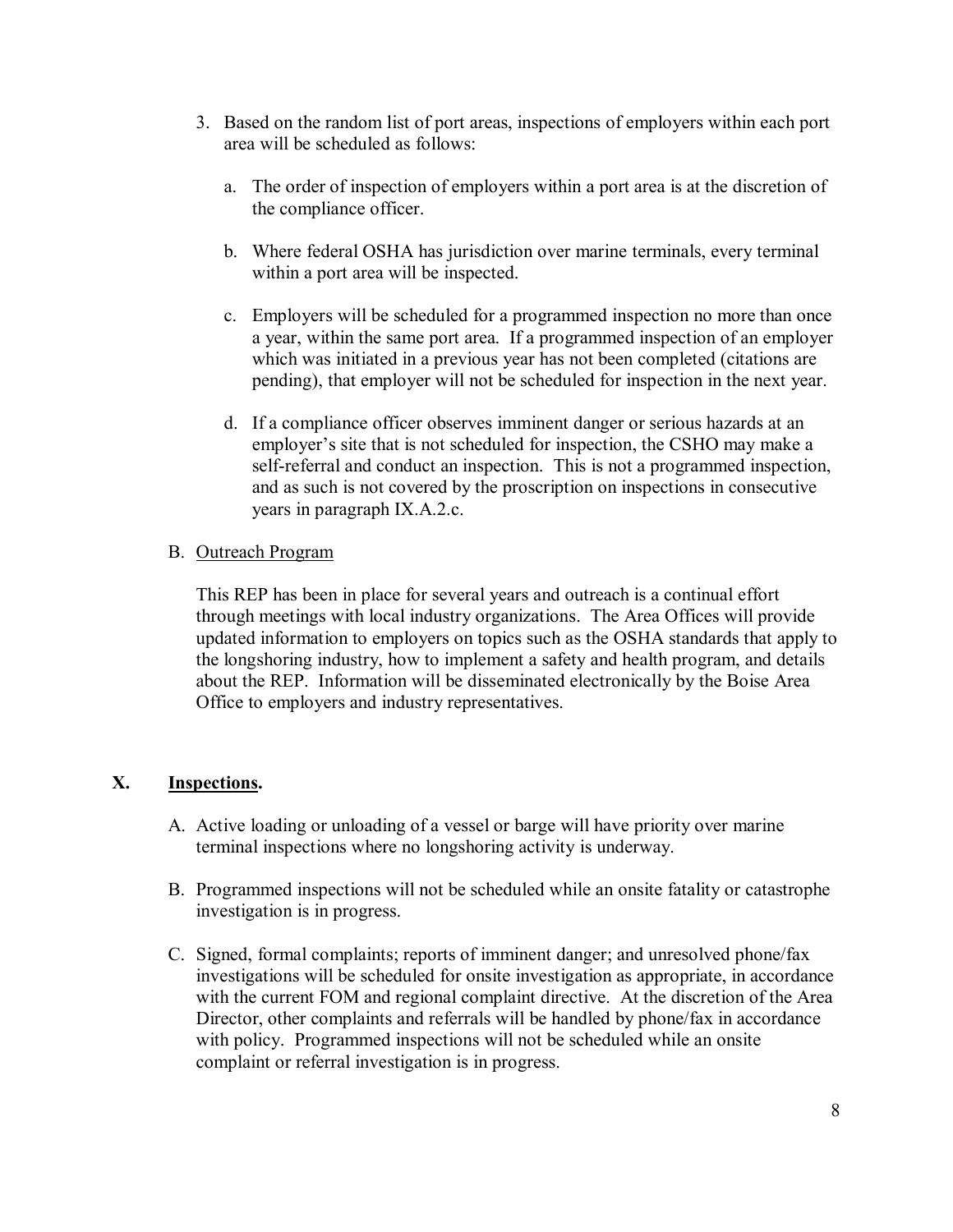- D. Whenever possible, CSHOs will verify abatement immediately, during the on-site inspection. Onsite abatement is particularly important in longshoring inspections, where conditions can change quickly; therefore, CSHOs must make every attempt possible to compel immediate abatement, before inspections are completed. It is critical that compliance officers verify abatement before inspected ships leave port. A ship leaving port is not satisfactory abatement.
- E. Employer and employee involvement is expected on inspections. If an employee representative cannot accompany OSHA personnel during an inspection, compliance officers should thoroughly document in the case file the steps taken to request and encourage such involvement, and the reasons for continuing the inspection without the participation of the employee representative. If necessary, the compliance officer may delay the opening of the inspection for a reasonable period of time, until an employee representative becomes available.
- F. Programmed inspections will not be scheduled during a work stoppage, including strikes or lock-outs.
- G. The Portland Area Office will schedule and conduct the inspections in the Washington ports of Longview and Vancouver due to their proximity to the Portland Area Office. The Port of Lewiston in Idaho will be scheduled and inspected by the Portland Area Office due to their experience with longshoring and marine terminal facilities and regulatory standards.

## <span id="page-8-0"></span>**XI. OIS Coding.**

In addition to recording information and entering data in OIS in accordance with all other relevant instructions and directives, for all inspections conducted under this directive the following specific coding instructions apply:

- A. All inspections, unprogrammed activities and compliance assistance activities of longshoring operations, including programmed and unprogrammed, shall be coded on the appropriate form, with the REP designation **LONGSHORE**. For those jobsites that are inspected under multiple emphasis programs, appropriate coding should be included on the Inspection Form for each specific emphasis program. Inspections conducted under this program shall be coded as "Programmed Planned" with the REP designation "LONGSHORE". Unprogrammed inspections (i.e. Complaints, Referrals from Outside OSHA, Fatalities/Catastrophes, Employer reported hospitalization or amputation) shall also be classified as "Unprogrammed" and coded under this local emphasis program designation of "LONGSHORE".
- B. All Inspection Forms should be marked either "Safety Planning Guide/Maritime" or "Health Planning Guide/Maritime" as appropriate.

## <span id="page-8-1"></span>**XII. Evaluation.**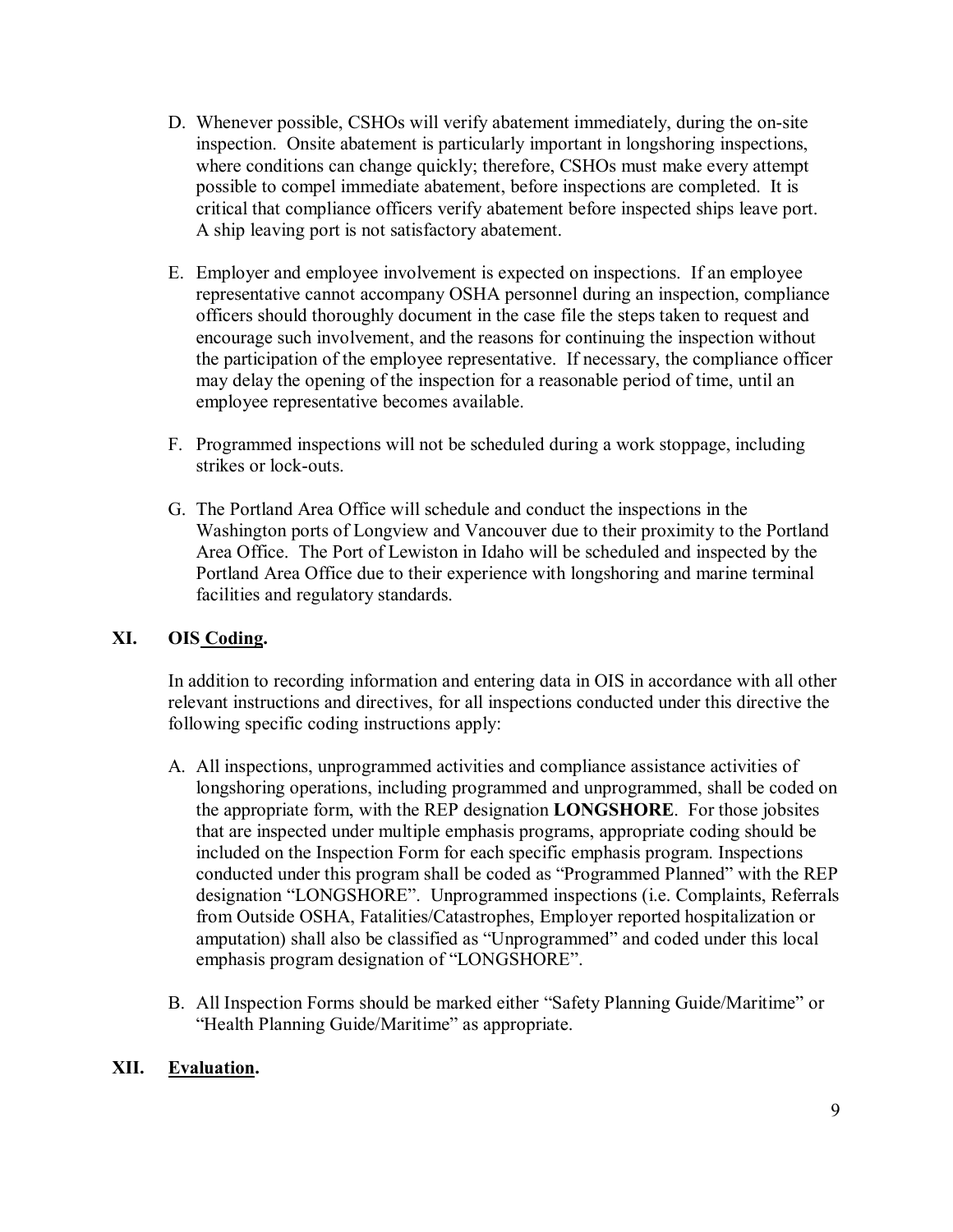- A. Area Directors will be asked to provide input concerning special problems that may have surfaced during the year; recommendations to improve the REP; and recommendations to renew or not renew the REP.
- <span id="page-9-0"></span>B. The Office of Enforcement Programs shall review the input and prepare an evaluation to be submitted to the Regional Administrator for review at the midpoint, and at the completion of the program.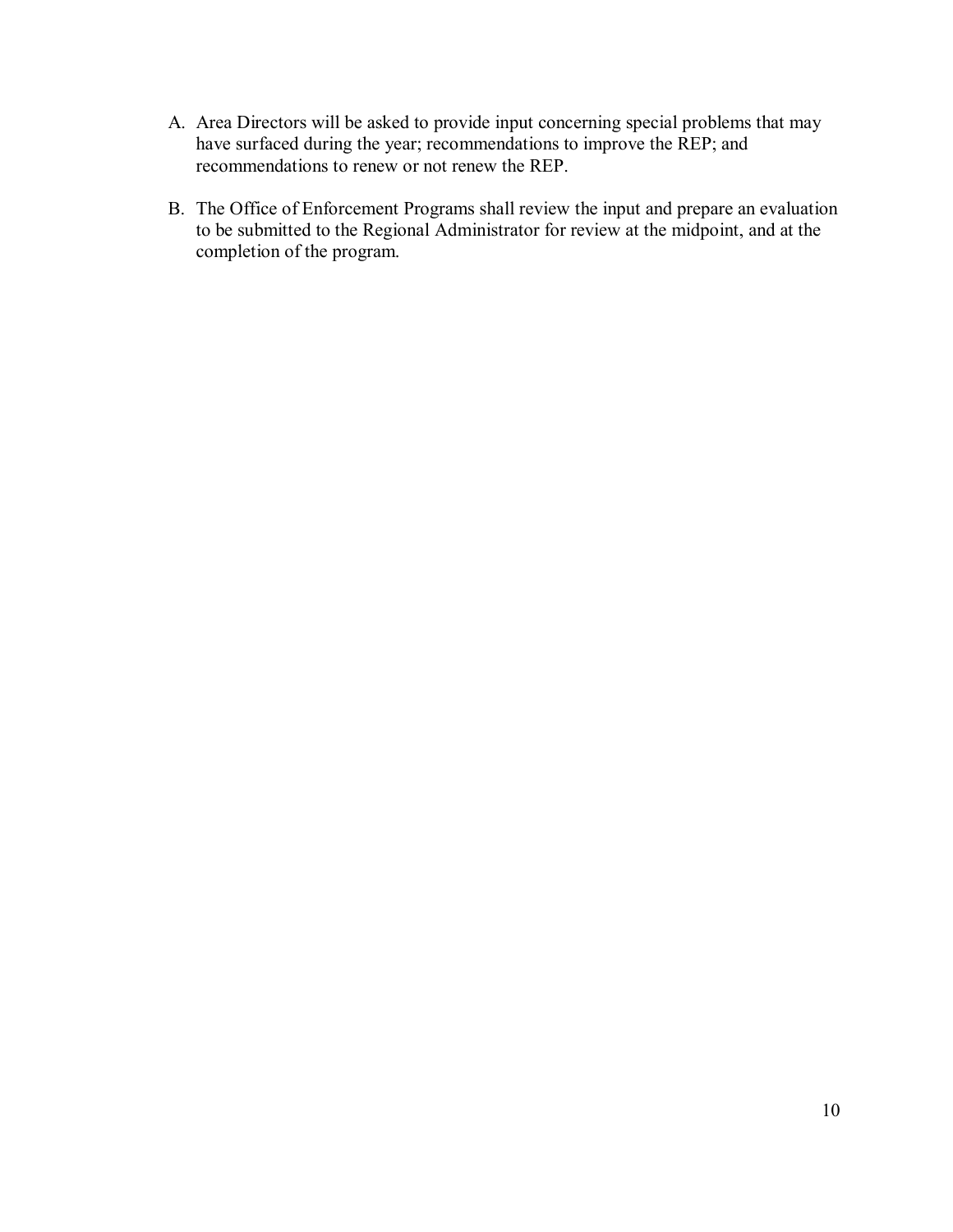# **APPENDIX A Port Areas by Zone**

<span id="page-10-0"></span>

| <b>Area Office</b> | Zone           | Port Area     |
|--------------------|----------------|---------------|
| Anchorage          | $\mathbf{1}$   | Craig         |
|                    |                | Gustavus      |
|                    |                | Haines        |
|                    |                | Juneau        |
|                    |                | Ketchikan     |
|                    |                | Metlakatla    |
|                    |                | Petersburg    |
|                    |                | Sitka         |
|                    |                | Skagway       |
|                    |                | Thorne Bay    |
|                    |                | Wrangell      |
| Anchorage          | $\overline{2}$ | Anchorage     |
|                    |                | Homer         |
|                    |                | Nikiski       |
|                    |                | Seward        |
|                    |                | Whittier      |
| Anchorage          | $\overline{3}$ | Cordova       |
|                    |                | Valdez        |
|                    |                | Yakutat       |
| Anchorage          | $\overline{4}$ | Kodiak        |
| Anchorage          | $\overline{5}$ | Adak          |
|                    |                | Akutan        |
|                    |                | Dutch Harbor  |
|                    |                | Sandpoint     |
| Anchorage          | 6              | <b>Bethel</b> |
|                    |                | Dillingham    |
|                    |                | Emmonak       |
|                    |                | Kotzebue      |
|                    |                | Naknek        |
|                    |                | Nome          |
|                    |                | Red Dog Mine  |
|                    |                | Unalakleet    |
| Anchorage          | $\overline{7}$ | <b>Barrow</b> |
|                    |                | Prudhoe Bay   |
| Anchorage          | $\overline{8}$ | Nenana        |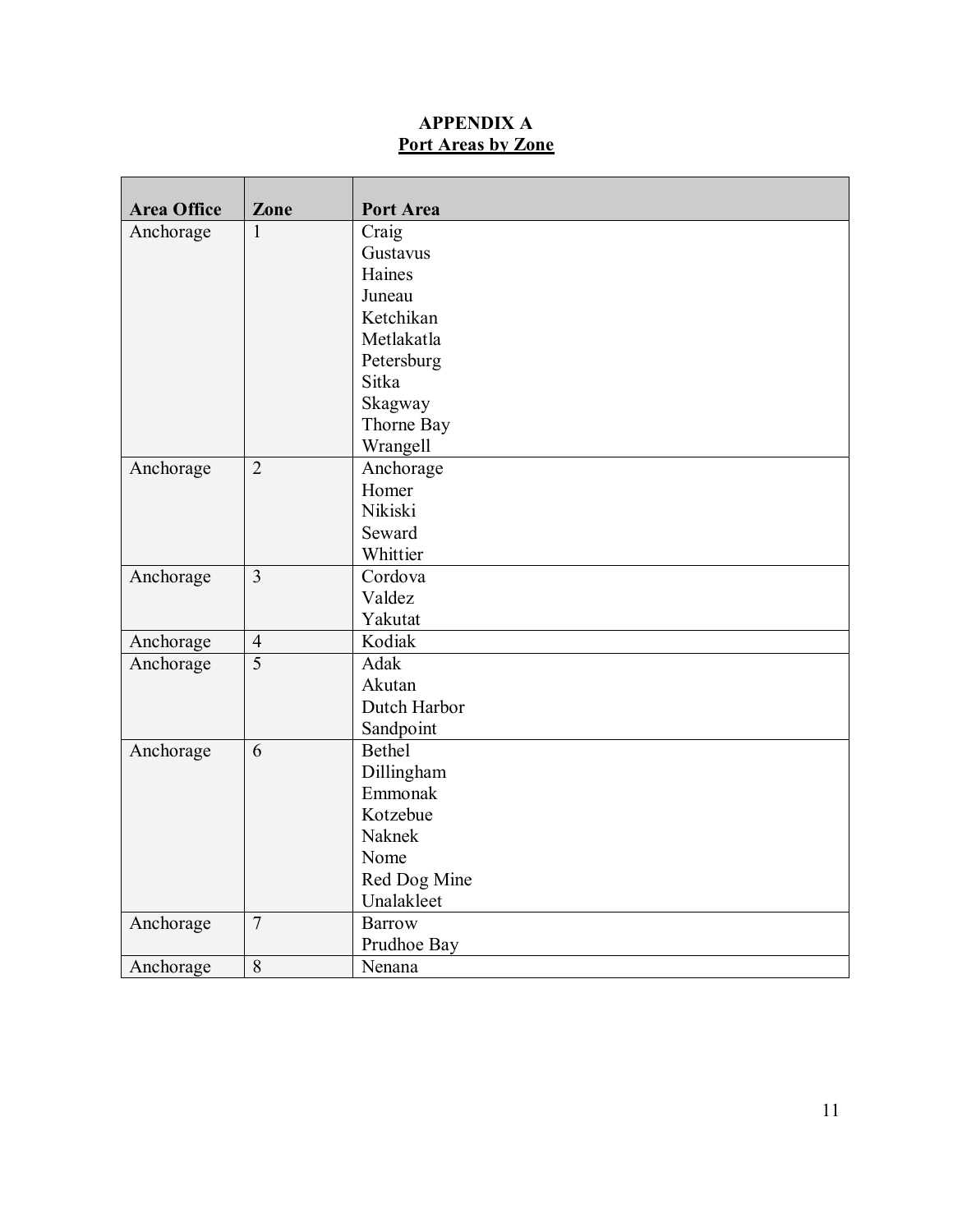| <b>Area Office</b> | Zone           | Port Area                  |
|--------------------|----------------|----------------------------|
| Washington         | $\mathbf{1}$   | Anacortes                  |
|                    |                | Bellingham                 |
|                    |                | Everett                    |
|                    |                | Friday Harbor              |
|                    |                | Port Townsend              |
| Washington         | $\overline{2}$ | Seattle                    |
|                    |                | Tacoma                     |
| Washington         | $\overline{3}$ | Bremerton (Sinclair Inlet) |
|                    |                | Brownsville                |
|                    |                | Kingston                   |
|                    |                | Port Angeles               |
| Washington         | $\overline{4}$ | Olympia                    |
|                    |                |                            |
| Washington         | 5              | Pasco                      |
|                    |                | Walla Walla                |
| Washington         | 6              | Aberdeen-Hoquiam           |
|                    |                | Grays Harbor               |
|                    |                | Ilwaco                     |
|                    |                | Neah Bay                   |
|                    |                | Peninsula                  |
|                    |                | Raymond                    |